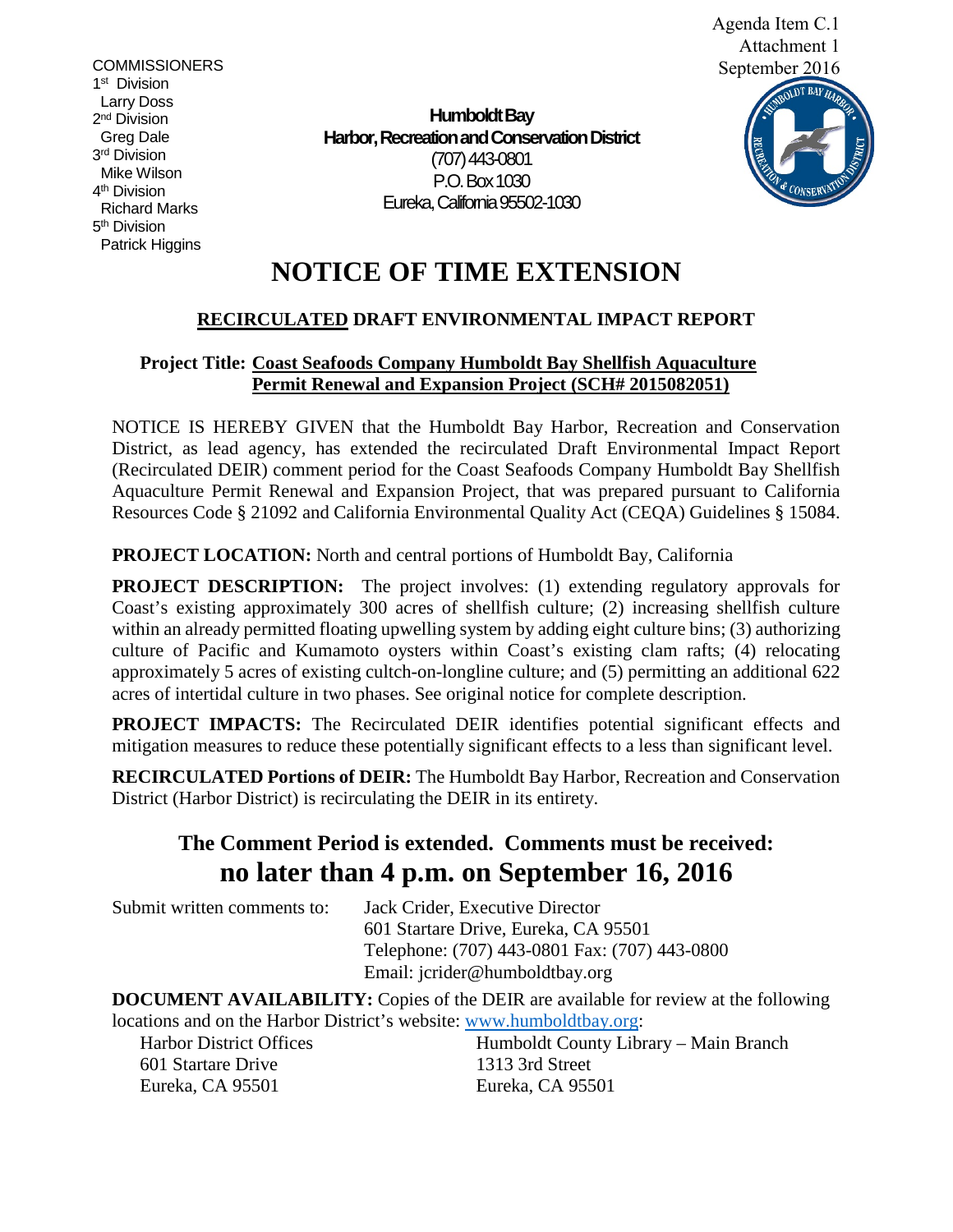**COMMISSIONERS** 1st Division **Larry Doss** 2<sup>nd</sup> Division Greg Dale 3rd Division Mike Wilson 4<sup>th</sup> Division **Richard Marks** 5<sup>th</sup> Division Patrick Higgins

**Humboldt Bay** Harbor, Recreation and Conservation  $\mathbf{D}\mathbf{Set} \mathbf{G} \mathbf{F} \mid \setminus \setminus \mathbf{F} \mathbf{D}$ (707) 443-0801 P.O. Box 1030 Eureka, California 95502-1030 JUL 18 2016



### NOTICE OF RECIRCULATION & AVAILABILITY RECIRCULATED DRAFT ENVIRONMENTAL IMPACVIREPORT

### Project Title: Coast Seafoods Company Humboldt Bay Shellfish Aquaculture Permit Renewal and Expansion Project (SCH# 2015082051)

NOTICE IS HEREBY GIVEN that the Humboldt Bay Harbor, Recreation and Conservation District, as lead agency, has prepared and is recirculating the Draft Environmental Impact Report (Recirculated DEIR) for the Coast Seafoods Company Humboldt Bay Shellfish Aquaculture Permit Renewal and Expansion Project for public review and comment pursuant to State of California Resources Code Section 21092 and California Environmental Quality Act (CEQA) Guidelines Section 15084. This notice is provided under CEQA Guidelines Section 15087 and  $15088.5(d)$ .

- $\bullet$ Pursuant to State CEQA Guidelines Section 15088.5(a), a lead agency must recirculate a DEIR when significant new information is added to the EIR after public notice is given of the availability of the draft EIR for public review. In this case, the proposed project, project alternatives, and analysis of impacts to biological resources have been substantially revised since the DEIR was first circulated for public comment. In addition, this recirculated DEIR identifies a new potentially significant impact to eelgrass resources. Therefore, the Harbor District is recirculating the DEIR in its entirety.
- Consistent with CEQA Guidelines Section 15088.5(f)(1), the Harbor District advises  $\bullet$ reviewers that while previous comments will remain part of the administrative record, they do not require a written response in the Final EIR. New comments must be submitted on this Recirculated DEIR for response and consideration in the Final EIR.

The Recirculated DEIR is available for review at the locations listed at the bottom of this notice.

**PROJECT LOCATION:** North and central portions of Humboldt Bay, Humboldt County, California

**PROJECT DESCRIPTION:** The project involves: (1) extending regulatory approvals for Coast's existing approximately 300 acres of shellfish culture; (2) increasing shellfish culture within an already permitted floating upwelling system by adding eight culture bins; (3) authorizing culture of Pacific and Kumamoto oysters within Coast's existing clam rafts; (4) relocating approximately 5 acres of existing culter-on-longline culture; and (5) permitting an additional 622 acres of intertidal culture in two phases. In Phase I, Coast will plant an additional 210 acres of